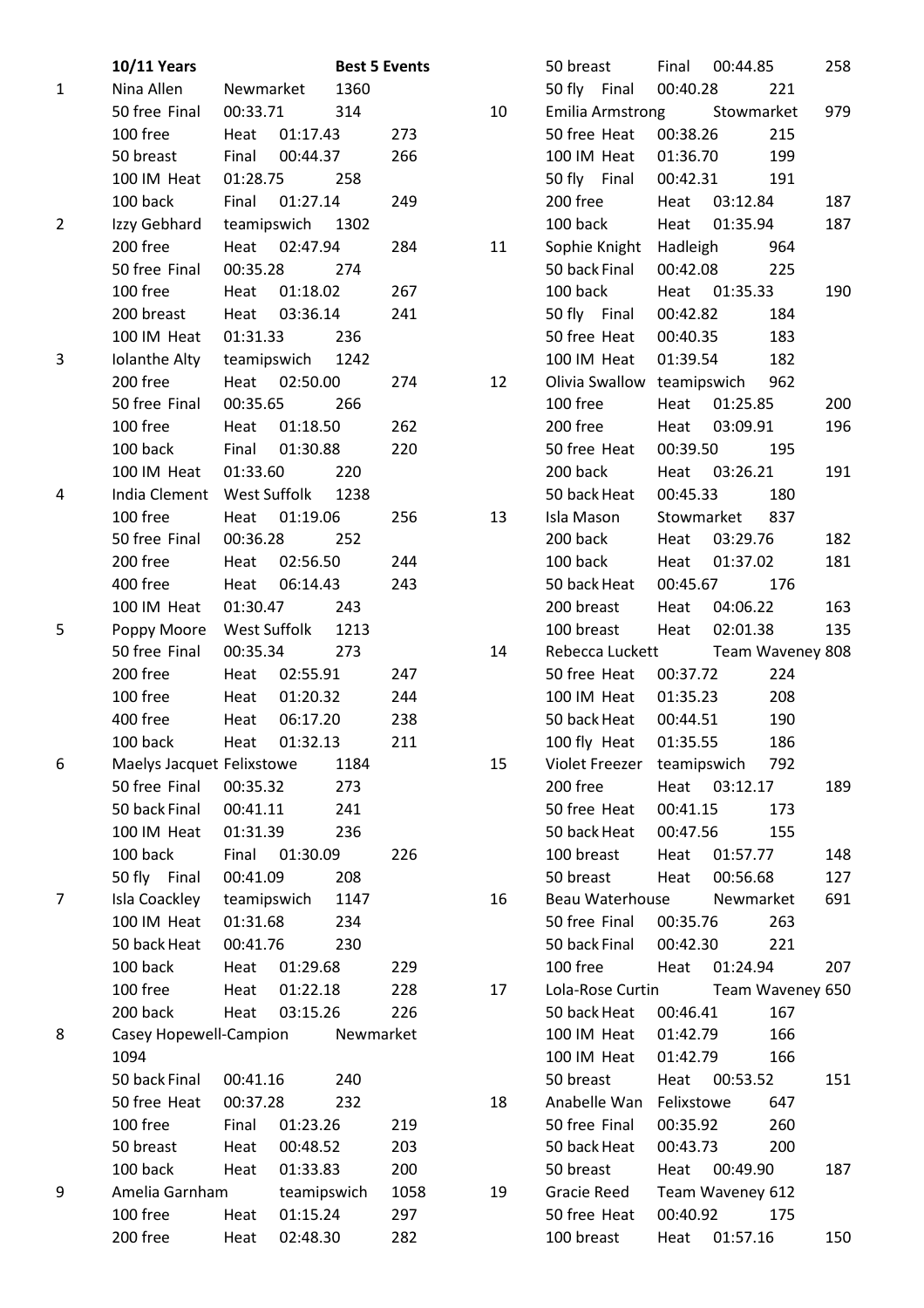|    | 50 breast                           |              | Heat 00:53.98  |     | 148 |
|----|-------------------------------------|--------------|----------------|-----|-----|
|    | 50 back Heat  00:49.31  139         |              |                |     |     |
| 20 | Daisy Hills St Felix Sch 453        |              |                |     |     |
|    | 50 free Heat 00:39.91 189           |              |                |     |     |
|    | 50 back Heat                        |              | 00:49.90 135   |     |     |
|    | 50 breast                           |              | Heat 00:56.43  |     | 129 |
| 21 | Caitlin Millen Stowmarket 416       |              |                |     |     |
|    | 200 free                            |              | Heat 03:31.33  |     | 142 |
|    | 50 back Heat 00:49.25 140           |              |                |     |     |
|    | 100 breast Heat 02:01.77            |              |                |     | 134 |
| 22 | Annabelle Knights St Felix Sch      |              |                |     | 401 |
|    | 50 free Heat 00:37.57 227           |              |                |     |     |
|    | 50 back Heat 00:45.83 174           |              |                |     |     |
| 23 | Abigail McWattie West Suffolk       |              |                |     | 322 |
|    | 100 back Heat 01:40.53              |              |                |     | 162 |
|    | 50 back Heat 00:47.07               |              |                | 160 |     |
| 24 | Freya Willis Leiston 287            |              |                |     |     |
|    | 50 back Heat 00:46.29               |              |                | 169 |     |
|    | 50 free Heat 00:46.62               |              |                | 118 |     |
| 25 | Elisabeth Kirk Leiston 275          |              |                |     |     |
|    | 50 free Heat 00:43.72 144           |              |                |     |     |
|    | 50 fly Heat 00:47.99                |              |                | 131 |     |
| 26 | Harriet Townend Stowmarket          |              |                |     | 271 |
|    | 50 back Heat 00:48.74 144           |              |                |     |     |
|    | 50 breast                           |              | Heat 00:56.76  |     | 127 |
| 27 | Emilia Beswick Newmarket 222        |              |                |     |     |
|    | 50 back Heat  00:51.60              |              |                | 122 |     |
|    | 50 breast                           |              | Heat 01:01.50  |     | 100 |
| 28 | Erin Millin                         |              | Stowmarket 217 |     |     |
|    | 50 back Heat  00:53.03              |              |                | 112 |     |
|    | 50 breast Heat 01:00.41             |              |                |     | 105 |
| 29 | Imogen McVittie                     |              | Hadleigh       |     | 187 |
|    | 50 back Heat                        | 00:44.70     |                | 187 |     |
| 30 | Tess Berry                          | Felixstowe   |                | 174 |     |
|    | 50 free Heat                        | 00:41.05     |                | 174 |     |
| 31 | Nellie Snowden teamipswich          |              |                | 172 |     |
|    | 50 breast                           | Heat         | 00:51.32       |     | 172 |
| 31 | Lottie Snell                        | teamipswich  |                | 172 |     |
|    | 100 back                            |              | Heat 01:38.68  |     | 172 |
| 33 | <b>Bluebell Gallant Leiston 170</b> |              |                |     |     |
|    | 50 fly Heat                         | 00:43.99     |                | 170 |     |
| 34 | Erin Stewart                        | West Suffolk |                | 165 |     |
|    | 100 IM Heat                         | 01:42.93     |                | 165 |     |
| 34 | Rosie Perry                         | West Suffolk |                | 165 |     |
|    | 50 breast                           | Heat         | 00:52.00       |     | 165 |
| 36 | Poppy Hines                         | Stowmarket   |                | 148 |     |
|    | 50 back Heat                        | 00:48.35     |                | 148 |     |
| 36 | Layla Murray                        | Mildenhall   |                | 148 |     |
|    | 50 back Heat                        | 00:48.29     |                | 148 |     |
| 36 | Amber Daynes                        | Stowmarket   |                | 148 |     |
|    | 50 back Heat                        | 00:48.31     |                | 148 |     |
| 39 | <b>Emily Colls</b>                  | St Felix Sch |                | 139 |     |
|    | 50 back Heat                        | 00:49.36     |                | 139 |     |

| 40 | Holly Love             | St Felix Sch                     | 137                  |      |
|----|------------------------|----------------------------------|----------------------|------|
|    | 50 back Heat 00:49.60  |                                  | 137                  |      |
| 41 |                        | Evie Pearsons-Farrow teamipswich |                      | 124  |
|    | 50 breast              | Heat 00:57.25                    |                      | 124  |
| 42 |                        | Annie Jarvis teamipswich 112     |                      |      |
|    | 50 breast              | Heat 00:59.23                    |                      | 112  |
| 43 |                        | Sana Musaad Qurash teamipswich   |                      | 109  |
|    | 50 breast              | Heat 00:59.63                    |                      | 109  |
| 44 |                        | Millie Cooper St Felix Sch 98    |                      |      |
|    |                        | 50 breast Heat 01:01.77          |                      | 98   |
|    |                        |                                  |                      |      |
|    | 12 Years               |                                  | <b>Best 5 Events</b> |      |
| 1  |                        | Erin Barber Newmarket            | 2177                 |      |
|    | 50 free Final          | 00:30.11                         | 441                  |      |
|    | 50 back Final          | 00:33.74                         | 436                  |      |
|    | 100 back               | Final 01:12.43                   |                      | 435  |
|    | 400 free               | Heat 05:08.96                    |                      | 434  |
|    | 200 free               | Heat 02:26.18                    |                      | 431  |
| 2  | Lily Steel             | teamipswich 1993                 |                      |      |
|    | 100 free               | Final 01:07.85                   |                      | 406  |
|    | 50 back Final 00:34.61 |                                  | 404                  |      |
|    | 50 free Final          | 00:31.08                         | 401                  |      |
|    | 200 free               | Heat 02:30.67                    |                      | 393  |
|    | 400 free               | Heat 05:20.32                    |                      | 389  |
| 3  |                        | Grace Mutton teamipswich 1775    |                      |      |
|    | 400 free               | Heat 05:27.99                    |                      | 362  |
|    | 50 free Final          | 00:32.26 359                     |                      |      |
|    | 100 breast             | Final 01:28.01                   |                      | 355  |
|    | 200 breast             | Heat 03:10.64                    |                      | 351  |
|    | 200 free               | Heat 02:36.85                    |                      | 348  |
| 4  |                        | Nicole Peddelty teamipswich 1636 |                      |      |
|    | 50 free Final          | 00:32.26                         | 359                  |      |
|    | 50 breast              | Final 00:41.17                   |                      | 333  |
|    |                        | 50 back Final 00:37.20 325       |                      |      |
|    | 100 free               | Final 01:13.20                   |                      | 323  |
|    | 100 IM Heat            | 01:24.77                         | 296                  |      |
| 5  |                        | Anniston Coleman Newmarket       |                      | 1523 |
|    | 50 free Final          | 00:33.12                         | 331                  |      |
|    |                        | 50 back Heat  00:37.53           | 317                  |      |
|    | 200 back               | Heat 02:55.26                    |                      | 312  |
|    | 100 IM Heat            | 01:24.94                         | 294                  |      |
|    | 200 IM Heat 03:08.62   |                                  | 269                  |      |
| 6  |                        | Emily Sinclair West Suffolk 1489 |                      |      |
|    | 50 free Final 00:33.56 |                                  | 318                  |      |
|    | 50 back Final          | 00:38.06                         | 304                  |      |
|    | 200 free               | Heat 02:44.50                    |                      | 302  |
|    | 100 IM Heat            | 01:25.35                         | 290                  |      |
|    | 200 IM Heat 03:07.24   |                                  | 275                  |      |
| 7  |                        | Isabella Bryan teamipswich       | 1363                 |      |
|    | 50 back Heat           | 00:38.90                         | 285                  |      |
|    | 100 free               | Final 01:16.91                   |                      | 278  |
|    | 100 back               | Final 01:24.68                   |                      | 272  |
|    |                        | 50 free Heat 00:35.64 266        |                      |      |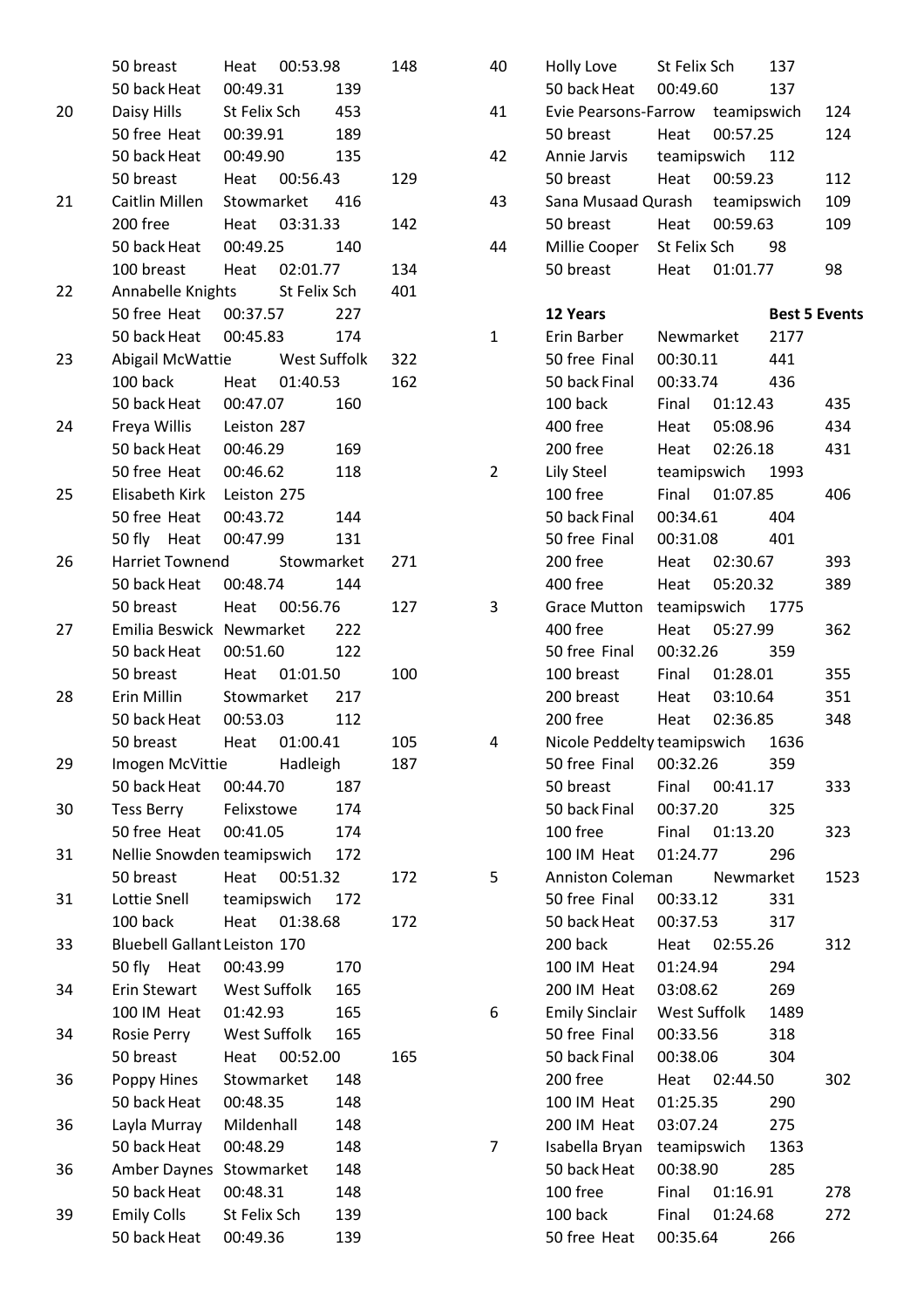|    | 200 free                             | Heat      | 02:52.40       |     | 262  |
|----|--------------------------------------|-----------|----------------|-----|------|
| 8  | Samantha Martelino Newmarket         |           |                |     | 1346 |
|    | 100 free                             |           | Final 01:15.46 |     | 295  |
|    | 50 back Heat  00:39.18               |           |                | 278 |      |
|    | 100 IM Heat 01:28.20                 |           |                | 263 |      |
|    | 50 free Heat 00:35.84                |           |                | 261 |      |
|    | 100 back                             |           | Heat 01:27.16  |     | 249  |
| 9  | Francesca Thompson Team Waveney 1340 |           |                |     |      |
|    | 50 back Heat 00:38.86                |           |                | 285 |      |
|    | 400 free                             |           | Heat 06:00.98  |     | 272  |
|    | 200 free                             |           | Heat 02:51.19  |     | 268  |
|    | 100 back                             |           | Final 01:25.99 |     | 260  |
|    | 200 back                             |           | Heat 03:07.39  |     | 255  |
| 10 | Charlotte Catchpole Leiston 1323     |           |                |     |      |
|    | 50 free Final 00:33.30               |           |                | 326 |      |
|    | 50 back Heat  00:39.18  278          |           |                |     |      |
|    | 100 back                             |           | Final 01:25.55 |     | 264  |
|    | 200 breast Heat 03:39.81             |           |                |     | 229  |
|    | 50 breast                            |           | Heat 00:46.87  |     | 226  |
| 11 | Brooke Copping West Suffolk 1298     |           |                |     |      |
|    | 50 back Heat 00:39.02                |           |                | 282 |      |
|    | 100 back                             |           | Heat 01:26.44  |     | 256  |
|    | 200 back                             |           | Heat 03:07.37  |     | 255  |
|    | 50 free Heat 00:36.19                |           |                | 254 |      |
|    | 100 IM Heat 01:29.50                 |           |                | 251 |      |
| 12 | Emelia Roe West Suffolk 1181         |           |                |     |      |
|    | 50 free Heat 00:36.05                |           |                | 257 |      |
|    | 200 free                             |           | Heat 02:55.39  |     | 249  |
|    | 200 IM Heat                          |           | 03:17.42       | 235 |      |
|    | 200 breast Heat 03:38.54             |           |                |     | 233  |
|    | 50 breast                            |           | Heat 00:48.28  |     | 207  |
| 13 | Maggie Marshall                      |           | teamipswich    |     | 1161 |
|    | 50 free Final                        | 00:34.85  |                | 284 |      |
|    | 200 free                             | Heat      | 03:00.01       |     | 230  |
|    | 100 back                             | Heat      | 01:29.59       |     | 229  |
|    | 50 back Heat                         | 00:42.04  |                | 225 |      |
|    | 50 breast                            | Heat      | 00:49.37       |     | 193  |
| 14 | Eve Sinclair                         | Deben 986 |                |     |      |
|    | 50 free Heat                         | 00:35.82  |                | 262 |      |
|    | 100 breast                           | Final     | 01:39.33       |     | 247  |
|    | 100 breast                           | Final     | 01:39.33       |     | 247  |
|    | 200 breast                           | Heat      | 03:39.42       |     | 230  |
| 15 | Polly Ruddell                        |           | teamipswich    | 875 |      |
|    | 50 free Heat                         | 00:35.68  |                | 265 |      |
|    | 50 back Heat                         | 00:40.49  |                | 252 |      |
|    | 100 breast                           | Heat      | 01:50.10       |     | 181  |
|    | 50 breast                            | Heat      | 00:50.84       |     | 177  |
| 16 | Sophie Murton teamipswich            |           |                | 832 |      |
|    | 50 free Heat                         | 00:36.24  |                | 253 |      |
|    | 50 back Heat                         | 00:43.81  |                | 199 |      |
|    | 100 breast                           | Heat      | 01:47.23       |     | 196  |
|    | 50 breast                            | Heat      | 00:50.20       |     | 184  |
| 17 | <b>Guste Raudonyte</b>               |           | Newmarket      |     | 768  |

|    | 50 back Heat                | 00:39.61                 | 269                  |      |
|----|-----------------------------|--------------------------|----------------------|------|
|    | 50 free Heat                | 00:35.67                 | 265                  |      |
|    | 100 breast                  | Heat 01:41.15            |                      | 234  |
| 18 | Erin Wright                 | teamipswich 756          |                      |      |
|    | 50 free Heat                | 00:35.84                 | 261                  |      |
|    | 200 breast                  | Heat 03:30.70            |                      | 260  |
|    | 100 IM Heat                 | 01:31.46                 | 235                  |      |
| 19 | Felicity Morris Leiston 666 |                          |                      |      |
|    | 50 breast                   | Heat 00:46.41            |                      | 233  |
|    | 100 breast                  | Final 01:41.73           |                      | 230  |
|    | 200 breast                  | Heat 03:48.82            |                      | 203  |
| 20 | Lily Munday                 | teamipswich 509          |                      |      |
|    | 100 back                    | Heat 01:26.19            |                      | 258  |
|    | 200 free                    | 02:54.95<br>Heat         |                      | 251  |
| 21 |                             | Neve Melville Felixstowe | 504                  |      |
|    | 100 free                    | Heat 01:15.90            |                      | 290  |
|    | 50 fly Heat                 | 00:40.75                 | 214                  |      |
| 22 | Lola Pugh                   | teamipswich              | 458                  |      |
|    | 50 back Heat                | 00:40.97                 | 243                  |      |
|    | 50 free Heat                | 00:38.26                 | 215                  |      |
| 23 | Freya May                   | Leiston 408              |                      |      |
|    | 50 free Heat                | 00:37.51                 | 228                  |      |
|    | 50 breast                   | Heat 00:50.57            |                      | 180  |
| 24 | Rebecca Kelly               | teamipswich              | 355                  |      |
|    | 50 back Heat                | 00:44.34                 | 192                  |      |
|    | 100 back                    | 01:40.40<br>Heat         |                      | 163  |
| 25 | Liberty Morris Leiston 250  |                          |                      |      |
|    | 200 breast                  | Heat 03:33.51            |                      | 250  |
| 26 | Ellie Payne                 | Newmarket                | 246                  |      |
|    | 50 free Heat 00:36.59       |                          | 246                  |      |
| 27 | Erin Lawrence               | teamipswich              | 212                  |      |
|    | 50 breast                   | 00:47.85<br>Heat         |                      | 212  |
| 28 | Olivia Deitz                | Hadleigh                 | 187                  |      |
|    | 50 free Heat                | 00:40.06                 | 187                  |      |
| 29 | Lucy Phillips               | Felixstowe               | 177                  |      |
|    | 50 free Heat                | 00:40.82                 | 177                  |      |
| 30 | Matilda Cator               | Team Waveney 173         |                      |      |
|    | 50 breast                   | 00:51.21<br>Heat         |                      | 173  |
|    |                             |                          |                      |      |
|    | 13 Years                    |                          | <b>Best 5 Events</b> |      |
| 1  | Clementine Lovell           | teamipswich              |                      | 2549 |
|    | 200 IM Heat                 | 02:31.19                 | 523                  |      |
|    | 100 breast                  | 01:17.81<br>Heat         |                      | 514  |
|    | 200 breast                  | Heat 02:48.89            |                      | 505  |
|    | 100 back                    | Final<br>01:08.96        |                      | 504  |
|    | 200 back                    | Heat<br>02:29.51         |                      | 503  |
| 2  | Grace Robinson St Felix Sch |                          | 2373                 |      |
|    | 400 free                    | Heat<br>04:55.57         |                      | 495  |
|    | 200 free                    | Heat 02:19.71            |                      | 493  |
|    | 100 free                    | 01:04.39<br>Final        |                      | 475  |
|    | 800 free                    | Heat<br>10:23.28         |                      | 470  |
|    | 200 IM Heat                 | 02:40.18                 | 440                  |      |
| 3  | Chloe Knight                | Hadleigh                 | 2350                 |      |
|    |                             |                          |                      |      |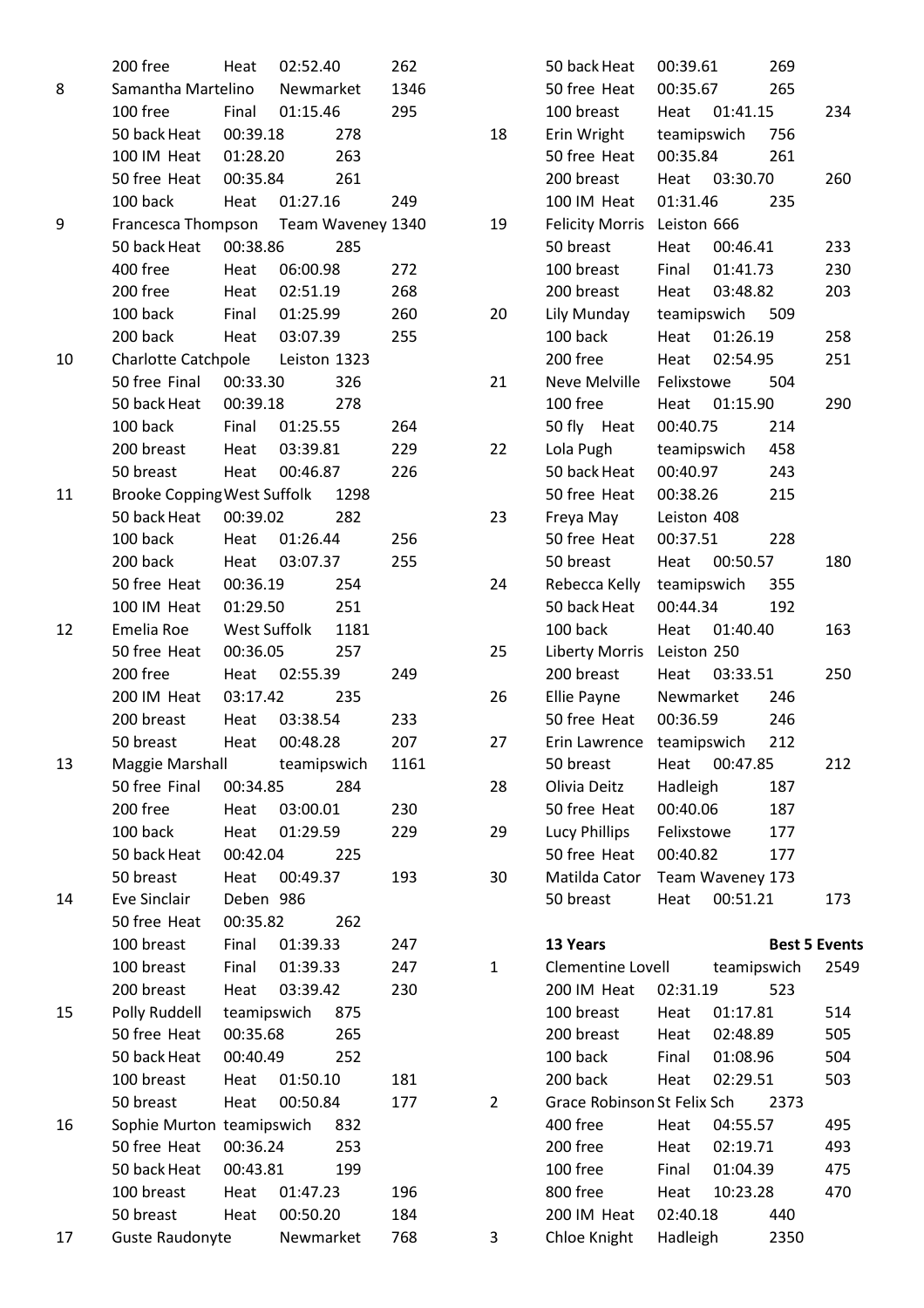|    | 100 back                        | Final          | 01:08.90       |       | 505  |
|----|---------------------------------|----------------|----------------|-------|------|
|    | 50 back Heat 00:32.43           |                |                | 491   |      |
|    | 200 back                        | Heat 02:33.85  |                |       | 462  |
|    | 100 IM Heat 01:13.72 450        |                |                |       |      |
|    | 100 free                        | Heat 01:05.92  |                |       | 442  |
| 4  | Rose Romanus teamipswich 2222   |                |                |       |      |
|    | 200 free                        | Heat 02:22.01  |                |       | 470  |
|    | 100 free                        |                | Final 01:04.67 |       | 469  |
|    | 50 free Final 00:30.03          |                |                | - 445 |      |
|    | 200 IM Heat 02:42.72            |                |                | 420   |      |
|    | 100 IM Heat 01:15.53            |                |                | 418   |      |
| 5  | Eveline Gaydon teamipswich 2136 |                |                |       |      |
|    | 200 free                        | Heat 02:24.99  |                |       | 441  |
|    | 400 free                        | Heat 05:08.03  |                |       | 437  |
|    | 100 free                        |                | Heat 01:07.00  |       | 421  |
|    | 800 free                        | Heat 10:47.12  |                |       | 420  |
|    | 1500 free Heat 20:31.63         |                |                |       | 417  |
| 6  | Jemima Lashmar                  |                | teamipswich    |       | 2097 |
|    | 200 free                        | Heat           | 02:25.92       |       | 433  |
|    | 400 free                        | Heat           | 05:09.67       |       | 431  |
|    | 100 free                        |                | Heat 01:06.93  |       | 423  |
|    | 100 back                        | Final 01:14.03 |                |       | 407  |
|    | 200 back Heat 02:41.02          |                |                |       | 403  |
| 7  | Emilia Johnson St Felix Sch     |                |                | 2083  |      |
|    | 50 free Final 00:29.94          |                |                | 449   |      |
|    | 100 free                        | Final 01:05.89 |                |       | 443  |
|    | 50 back Heat                    |                | 00:34.42 411   |       |      |
|    | 50 breast Final 00:38.81        |                |                |       | 398  |
|    | 200 free                        | Heat 02:32.13  |                |       | 382  |
| 8  | Aimee Burgess teamipswich 1985  |                |                |       |      |
|    | 50 free Final                   | 00:30.73       |                | 415   |      |
|    | 100 free                        | Heat           | 01:07.92       |       | 404  |
|    | 400 free                        |                | 05:16.92       |       | 402  |
|    | 200 free                        | Heat           |                |       | 386  |
|    | 100 back                        |                | Heat 02:31.55  |       |      |
|    |                                 |                | Heat 01:15.87  |       | 378  |
| 9  | Ella Deaton<br>200 free         | Newmarket      |                | 1932  |      |
|    |                                 |                | Heat 02:29.52  |       | 402  |
|    | 400 free                        |                | Heat 05:18.38  |       | 396  |
|    | 100 free                        |                | Heat 01:08.72  |       | 390  |
|    | 200 IM Heat                     | 02:48.90       |                | 375   |      |
|    | 100 IM Heat                     | 01:18.72       |                | 369   |      |
| 10 | Amelia Lewis                    | teamipswich    |                | 1931  |      |
|    | 50 free Heat                    | 00:30.31       |                | 432   |      |
|    | 100 free                        |                | Heat 01:07.12  |       | 419  |
|    | 200 free                        | Heat           | 02:32.76       |       | 377  |
|    | 50 back Heat                    | 00:36.03       |                | 358   |      |
|    | 100 back                        |                | Final 01:18.26 |       | 345  |
| 11 | Sophie Roberts teamipswich 1857 |                |                |       |      |
|    | 50 back Heat                    | 00:34.27       |                | 416   |      |
|    | 50 free Heat                    | 00:31.34       |                | 391   |      |
|    | 100 IM Heat                     | 01:18.46       |                | 373   |      |
|    | 200 back                        |                | Heat 02:48.08  |       | 354  |
|    | 200 IM Heat                     |                | 02:57.52 323   |       |      |

| 12 | Francesca Barber                 |          | Stowmarket        |     | 1829 |
|----|----------------------------------|----------|-------------------|-----|------|
|    | 200 free                         |          | Heat 02:30.24     |     | 397  |
|    | 100 free                         |          | Heat 01:09.07     |     | 385  |
|    | 400 free                         |          | Heat 05:28.08     |     | 362  |
|    | 50 fly Final 00:34.74            |          |                   | 345 |      |
|    | 50 free Heat 00:32.84            |          |                   | 340 |      |
| 13 | Selina Green St Felix Sch 1770   |          |                   |     |      |
|    | 100 free                         |          | Heat 01:10.04     |     | 369  |
|    | 400 free                         |          | Heat 05:28.70     |     | 360  |
|    | 50 free Heat  00:32.51  350      |          |                   |     |      |
|    | 200 back                         |          | Heat 02:48.75     |     | 350  |
|    | 200 free                         |          | Heat 02:37.92     |     | 341  |
| 14 | Nicole Taylor St Felix Sch 1723  |          |                   |     |      |
|    | 100 free                         |          | Heat 01:09.99     |     | 370  |
|    | 50 free Heat                     |          | 00:32.11 364      |     |      |
|    | 200 free                         |          | Heat 02:37.63     |     | 343  |
|    | 50 back Heat 00:36.88 334        |          |                   |     |      |
|    | 100 back                         |          | Heat 01:20.90     |     | 312  |
| 15 | Eva Howlett                      |          | Team Waveney 1722 |     |      |
|    | 50 free Heat                     |          | 00:31.49          | 386 |      |
|    | 100 free                         |          | Heat 01:10.22     |     | 366  |
|    | 200 free                         |          | Heat 02:38.66     |     | 337  |
|    | 100 IM Heat                      |          | 01:22.78 318      |     |      |
|    | 100 back                         |          | Heat 01:20.67     |     | 315  |
| 16 | Erin Daynes                      |          | Stowmarket 1614   |     |      |
|    | 400 free                         |          | Heat 05:32.55     |     | 348  |
|    | 200 free                         |          | Heat 02:38.42     |     | 338  |
|    | 100 free                         |          | Heat 01:13.64     |     | 317  |
|    | 50 free Heat 00:34.00            |          |                   | 306 |      |
|    | 400 IM Heat 06:24.39             |          |                   | 305 |      |
| 17 | Charlotte Kelly teamipswich 1607 |          |                   |     |      |
|    | 50 free Heat                     | 00:32.31 |                   | 357 |      |
|    | 200 free                         |          | Heat 02:36.32     |     | 352  |
|    | 100 IM Heat 01:23.88 305         |          |                   |     |      |
|    | 200 breast Heat 03:19.99         |          |                   |     | 304  |
|    | 200 back                         |          | Heat 02:59.85     |     | 289  |
| 18 | Emma Lovegrove Mildenhall        |          |                   |     | 1517 |
|    | 50 back Heat 00:37.20 325        |          |                   |     |      |
|    | 100 back Heat 01:21.23           |          |                   |     | 308  |
|    | 50 free Heat 00:34.00            |          |                   | 306 |      |
|    | 200 back                         |          | Heat 02:57.28     |     | 301  |
|    | 200 free                         |          | Heat 02:49.36     |     | 277  |
| 19 | Miley Wilson-Mansfield Newmarket |          |                   |     | 1514 |
|    | 50 free Final 00:30.88           |          |                   | 409 |      |
|    | 50 back Final                    |          | 00:35.29          | 381 |      |
|    | 200 back                         |          | Heat 02:44.39     |     | 378  |
|    | 100 IM Heat                      |          | 01:20.42 346      |     |      |
| 20 | Ella Stewart West Suffolk 1498   |          |                   |     |      |
|    | 100 free                         |          | Heat 01:12.98     |     | 326  |
|    | 200 IM Heat                      | 03:01.99 |                   | 300 |      |
|    | 50 back Heat                     |          | 00:38.28          | 299 |      |
|    | 200 back                         |          | Heat 02:58.85     |     | 294  |
|    | 800 free                         |          | Heat 12:21.89     |     | 279  |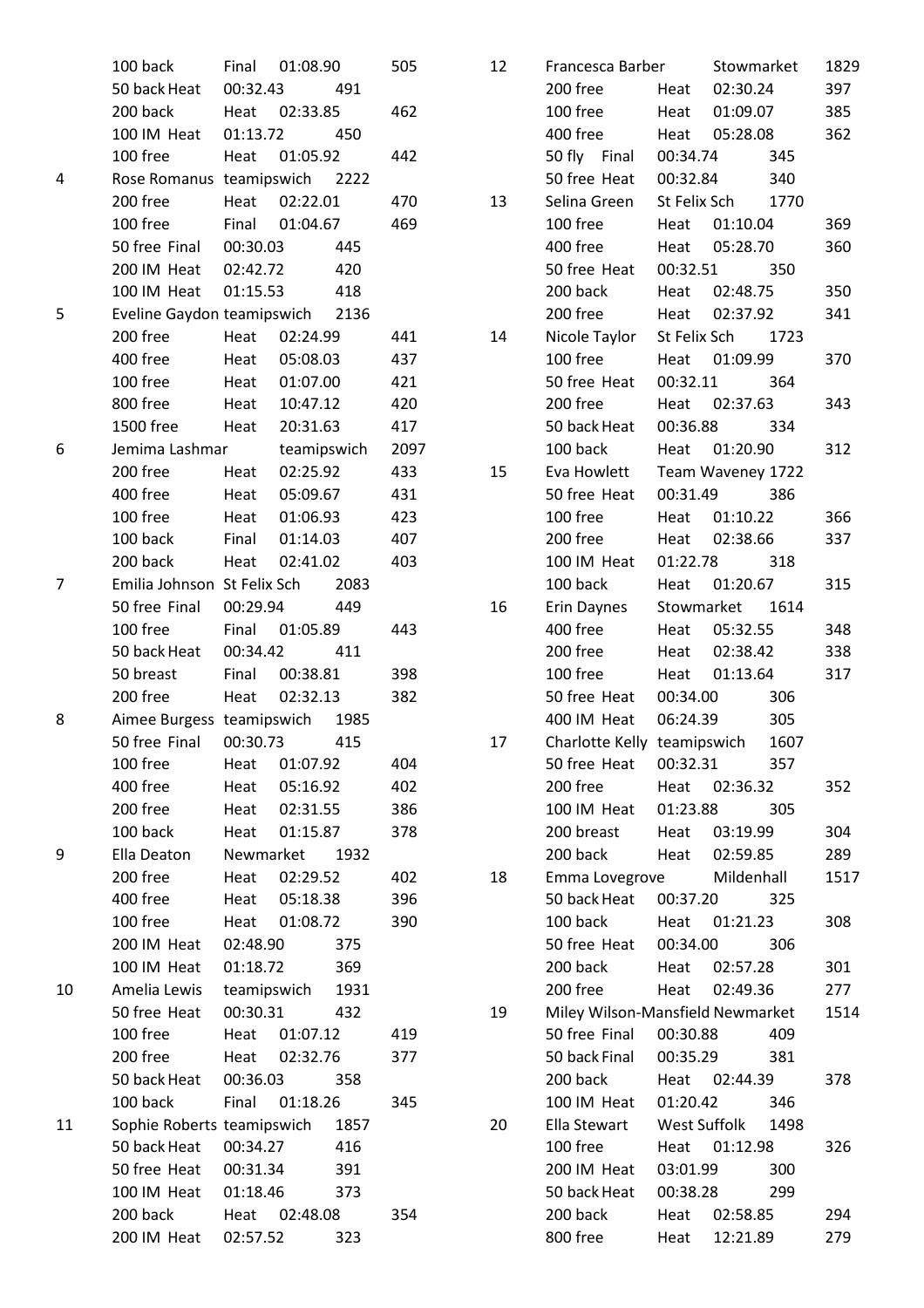| 21 | Erin Uttridge teamipswich      |               |           | 1449 |     |  |
|----|--------------------------------|---------------|-----------|------|-----|--|
|    | 50 free Heat 00:31.52          |               |           | 384  |     |  |
|    | 50 back Heat  00:35.40  378    |               |           |      |     |  |
|    | 100 IM Heat 01:18.58 371       |               |           |      |     |  |
|    | 100 breast Final 01:31.48      |               |           |      | 316 |  |
| 22 | Lily HillsSt Felix Sch 1349    |               |           |      |     |  |
|    | 50 free Heat 00:32.46 352      |               |           |      |     |  |
|    | 200 free Heat 02:50.06         |               |           |      | 273 |  |
|    | 50 back Heat 00:40.73 248      |               |           |      |     |  |
|    | 800 free Heat 12:58.88         |               |           |      | 241 |  |
|    | 100 back Heat 01:28.84         |               |           |      | 235 |  |
| 23 | Lauren Smith Team Waveney 1334 |               |           |      |     |  |
|    | 50 free Heat 00:33.66          |               |           | 316  |     |  |
|    | 50 back Heat 00:39.50          |               |           | 272  |     |  |
|    | 100 IM Heat 01:28.15           |               |           | 263  |     |  |
|    | 50 fly Heat 00:38.91           |               |           | 245  |     |  |
|    | 200 IM Heat 03:16.48 238       |               |           |      |     |  |
| 24 | Emily Turner St Felix Sch 1271 |               |           |      |     |  |
|    | 50 free Heat 00:33.52 320      |               |           |      |     |  |
|    | 200 free   Heat   02:42.23     |               |           |      | 315 |  |
|    | 200 IM Heat 03:18.23 232       |               |           |      |     |  |
|    | 50 back Heat 00:42.37 220      |               |           |      |     |  |
|    | 50 breast Heat 00:50.17        |               |           |      | 184 |  |
| 25 | Fionnuala Willis Hadleigh 788  |               |           |      |     |  |
|    | 50 free Heat 00:33.05          |               |           | 333  |     |  |
|    | 50 back Heat 00:41.57          |               |           | 233  |     |  |
|    | 100 fly Heat 01:30.09 222      |               |           |      |     |  |
| 26 | Amelie HarrisonStowmarket 759  |               |           |      |     |  |
|    | 50 free Heat 00:35.10          |               |           | 278  |     |  |
|    | 200 free   Heat   02:53.89     |               |           |      | 256 |  |
|    | 50 breast Heat 00:46.92        |               |           |      | 225 |  |
| 27 | <b>Ellie Norton</b>            | Felixstowe    |           | 748  |     |  |
|    | 50 free Heat                   | 00:33.92      |           | 308  |     |  |
|    | 200 free                       | Heat          | 02:50.80  |      | 270 |  |
|    | 50 breast                      | Heat          | 00:51.51  |      | 170 |  |
| 28 | Eden Benion                    | Mildenhall    |           | 692  |     |  |
|    | 50 free Heat                   | 00:35.42      |           | 271  |     |  |
|    | 100 breast                     | Heat 01:44.31 |           |      | 213 |  |
|    | 50 breast                      | Heat 00:48.18 |           |      | 208 |  |
| 29 | Isla Dugdale                   | Newmarket     |           | 663  |     |  |
|    | 50 back Heat                   | 00:36.74      |           | 338  |     |  |
|    | 50 free Heat                   | 00:33.33      |           | 325  |     |  |
| 30 | Ella Denham                    | Hadleigh      |           | 515  |     |  |
|    | 50 free Heat                   | 00:35.03      |           | 280  |     |  |
|    | 50 back Heat                   | 00:41.47      |           | 235  |     |  |
| 31 | Isobel McNicholas              |               | Deben 457 |      |     |  |
|    | 50 free Heat 00:36.05          |               |           | 257  |     |  |
|    | 50 breast                      | Heat 00:48.81 |           |      | 200 |  |
| 32 | Esmae Child Mildenhall         |               |           | 312  |     |  |
|    | 50 free Heat 00:33.79          |               |           | 312  |     |  |
| 33 | Isabelle Wedlake Felixstowe    |               |           |      | 267 |  |
|    | 50 breast                      | Heat          | 00:44.35  |      | 267 |  |
| 34 | Isabella BrindedLeiston 256    |               |           |      |     |  |

|    | 50 free Heat 00:36.11            |                           |                | 256                  |            |
|----|----------------------------------|---------------------------|----------------|----------------------|------------|
| 35 | Ruby Pearsons-Farrow teamipswich |                           |                |                      | 252        |
|    | 50 free Heat                     | 00:36.26                  |                | 252                  |            |
| 36 | Molly Jiggins Newmarket          |                           |                | 240                  |            |
|    | 50 free Heat                     | 00:36.85                  |                | 240                  |            |
| 37 | Lyra James                       | Hadleigh                  |                | 204                  |            |
|    | 100 back                         | Heat                      | 01:33.18       |                      | 204        |
|    |                                  |                           |                |                      |            |
|    | 14 Years                         |                           |                | <b>Best 5 Events</b> |            |
| 1  | Darcy Gladwell teamipswich 2603  |                           |                |                      |            |
|    | 100 free                         |                           | Final 01:01.33 |                      | 550        |
|    | 200 free                         | Heat                      | 02:15.91       |                      | 536        |
|    | 50 free Heat                     | 00:28.41                  |                | 525                  |            |
|    | 400 free                         | Heat 04:52.37             |                |                      | 512        |
|    | 100 back                         | Final 01:10.07            |                |                      | 480        |
| 2  | Adrija Raudonyte Newmarket       |                           |                |                      | 2401       |
|    | 100 back                         | Final 01:09.27            |                |                      | 497        |
|    | 50 back Final                    | 00:32.62                  |                | 483                  |            |
|    | 100 free                         | Heat 01:04.40             |                |                      | 475        |
|    | 200 back                         | Heat 02:32.36             |                |                      | 475        |
|    | 50 free Final 00:29.47           |                           |                | 471                  |            |
| 3  | Amelia Saunders Leiston 2378     |                           |                |                      |            |
|    | 200 free                         | Heat                      | 02:19.44       |                      | 496        |
|    | 400 free                         |                           | Heat 04:57.91  |                      | 484        |
|    | 100 free                         |                           | Final 01:04.18 |                      | 479        |
|    | 50 free Final 00:29.52           |                           |                | 468                  |            |
|    | 400 IM Heat 05:37.60             |                           |                | 451                  |            |
| 4  | Bethany Crawley teamipswich      |                           |                |                      | 2268       |
|    | 200 free                         |                           | Heat 02:21.51  |                      | 475        |
|    | 100 free                         | Final 01:05.31            |                |                      | 455        |
|    | 400 IM Heat 05:37.98             |                           |                | 449                  |            |
|    | 400 free                         | Heat 05:05.70             |                |                      | 448        |
|    | 200 IM Heat 02:39.99             |                           |                | 441                  |            |
| 5  | Evie Armstrong teamipswich 2259  |                           |                |                      |            |
|    | 50 breast                        | Final 00:36.76            |                |                      | 468        |
|    | 50 free Final                    |                           | 00:29.85 453   |                      |            |
|    | 100 breast Final 01:21.41        |                           |                |                      | 449        |
|    | 100 free                         |                           | Heat 01:05.68  |                      | 447        |
|    | 200 free                         | Heat 02:24.87             |                |                      | 442        |
| 6  | Kiera Broad                      | West Suffolk 2207         |                |                      |            |
|    | 200 free Heat 02:20.04           |                           |                |                      | 490        |
|    | 800 free                         |                           | Heat 10:36.42  |                      | 442        |
|    | 50 free Final                    |                           | 00:30.47       | 426                  |            |
|    | 200 IM Heat 02:41.91             |                           |                | 426                  |            |
|    | 400 IM Heat 05:44.69             |                           |                | 423                  |            |
| 7  | Isabel Thomas Newmarket 2146     |                           |                |                      |            |
|    | 50 free Final                    | 00:28.60                  |                | 515                  |            |
|    | 50 back Heat<br>400 free         | 00:33.79<br>Heat 05:10.57 |                | 434                  |            |
|    | 200 back                         |                           | Heat 02:40.03  |                      | 427<br>410 |
|    | 1500 free                        | Heat 21:33.16             |                |                      | 360        |
| 8  | Isabel Moore West Suffolk 2068   |                           |                |                      |            |
|    | 200 free                         |                           | Heat 02:25.52  |                      | 437        |
|    |                                  |                           |                |                      |            |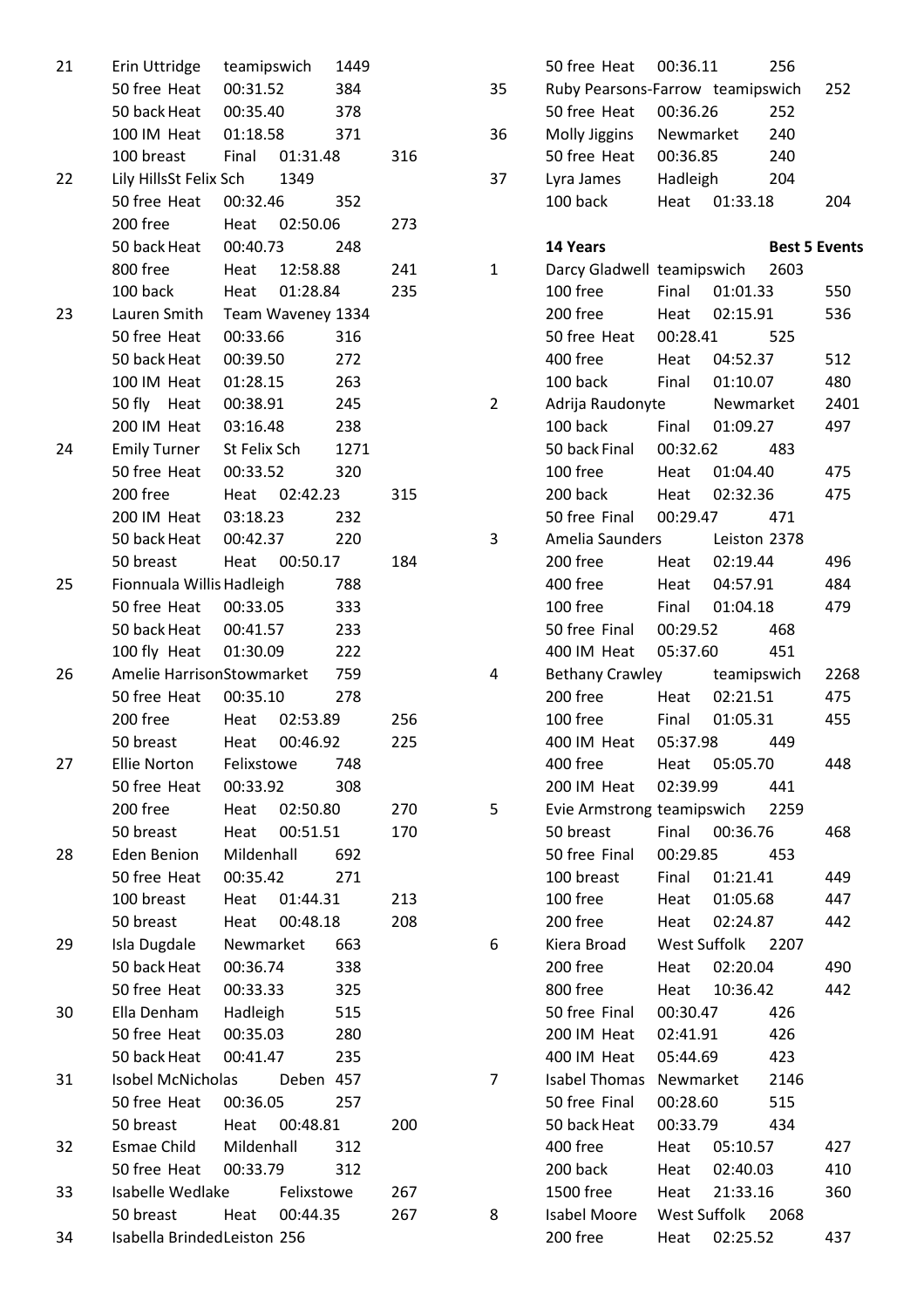|    | 400 free                             |          | Heat 05:08.26     |                   | 436 |
|----|--------------------------------------|----------|-------------------|-------------------|-----|
|    | 800 free Heat 10:43.02               |          |                   |                   | 428 |
|    | 1500 free Heat 20:48.15 401          |          |                   |                   |     |
|    | 200 back Heat 02:46.26               |          |                   |                   | 366 |
| 9  | May RichardsonStowmarket 2016        |          |                   |                   |     |
|    | 50 free Final 00:30.40 429           |          |                   |                   |     |
|    | 200 free Heat 02:26.66               |          |                   |                   | 426 |
|    | 400 free Heat 05:16.64               |          |                   |                   | 403 |
|    | 400 IM Heat 05:57.09 381             |          |                   |                   |     |
|    | 200 IM Heat 02:48.57 377             |          |                   |                   |     |
| 10 | Florence Davies Deben 1940           |          |                   |                   |     |
|    | 200 back Heat 02:40.77               |          |                   |                   | 404 |
|    | 50 back Heat 00:34.68 402            |          |                   |                   |     |
|    | 100 back Heat 01:14.71               |          |                   |                   | 396 |
|    | 50 free Heat 00:31.29 393            |          |                   |                   |     |
|    | 50 breast Heat 00:40.69              |          |                   |                   | 345 |
| 11 | Anna Flowers Leiston 1906            |          |                   |                   |     |
|    | 50 free Heat 00:30.89 409            |          |                   |                   |     |
|    | 200 free Heat 02:29.99               |          |                   |                   | 399 |
|    | 400 free Heat 05:25.33               |          |                   |                   | 371 |
|    | 50 back Heat 00:35.78 366            |          |                   |                   |     |
|    | 200 back Heat 02:46.95               |          |                   |                   | 361 |
| 12 | Annabel Nichols Leiston 1810         |          |                   |                   |     |
|    | 50 breast Final 00:38.67             |          |                   |                   | 402 |
|    | 100 breast Heat 01:26.28             |          |                   |                   | 377 |
|    | 50 free Heat 00:32.26 359            |          |                   |                   |     |
|    | 200 breast Heat 03:11.91             |          |                   |                   | 344 |
|    | 200 IM Heat 02:56.60                 |          |                   | 328               |     |
| 13 | Iona Tait Deben 1796                 |          |                   |                   |     |
|    | 50 free Heat 00:31.49                |          |                   | 386               |     |
|    | 50 fly Final 00:34.02                |          |                   | 368               |     |
|    | 200 back                             | Heat     | 02:46.20          |                   | 366 |
|    | 200 IM Heat                          | 02:53.94 |                   | 343               |     |
|    | 50 back Heat                         | 00:36.90 |                   | 333               |     |
| 14 | Maia Thompson                        |          |                   | Team Waveney 1790 |     |
|    | 200 free                             | Heat     | 02:30.48          |                   | 395 |
|    | 400 free                             |          | Heat 05:22.67     |                   | 381 |
|    | 100 back                             |          | Heat 01:17.95     |                   | 349 |
|    | 800 free                             |          | Heat 11:35.82     |                   | 338 |
|    | 50 back Heat                         | 00:37.13 |                   | 327               |     |
| 15 | Imogen Ball                          |          | Team Waveney 1720 |                   |     |
|    | 50 free Heat                         | 00:32.31 |                   | 357               |     |
|    | 200 free                             | Heat     | 02:35.67          |                   | 356 |
|    | 50 back Heat                         | 00:36.65 |                   | 340               |     |
|    | 200 back                             |          | Heat 02:50.60     |                   | 338 |
|    | 200 IM Heat                          | 02:56.43 |                   | 329               |     |
| 16 | Isobelle Whittaker Team Waveney 1671 |          |                   |                   |     |
|    | 50 free Heat                         | 00:32.28 |                   | 358               |     |
|    | 200 back                             |          | Heat 02:51.49     |                   | 333 |
|    | 200 free                             |          | Heat 02:39.55     |                   | 331 |
|    | 100 back                             |          | Heat 01:19.28     |                   | 331 |
|    | 50 back Heat                         | 00:37.47 |                   | 318               |     |
| 17 | Poppy Cator                          |          | Team Waveney 1608 |                   |     |
|    |                                      |          |                   |                   |     |

|    | 200 free                        | Heat      | 02:36.16            |                      | 353  |
|----|---------------------------------|-----------|---------------------|----------------------|------|
|    | 100 back                        |           | Heat 01:19.10       |                      | 334  |
|    | 50 breast                       |           | Heat 00:42.00       |                      | 314  |
|    | 50 fly Heat 00:36.10 308        |           |                     |                      |      |
|    | 200 breast Heat 03:21.09        |           |                     |                      | 299  |
| 18 | Layla Dowland Leiston 1455      |           |                     |                      |      |
|    | 50 free Heat 00:33.02 334       |           |                     |                      |      |
|    | 200 IM Heat 02:58.10 320        |           |                     |                      |      |
|    | 100 breast                      |           | Heat 01:36.64       |                      | 268  |
|    | 100 fly Heat 01:24.65           |           |                     | 268                  |      |
|    | 50 breast Heat 00:44.43         |           |                     |                      | 265  |
| 19 | Holly Ridgeon Leiston 1409      |           |                     |                      |      |
|    | 50 breast Final 00:39.24        |           |                     |                      | 385  |
|    | 100 breast Heat 01:27.69        |           |                     |                      | 359  |
|    | 200 breast Heat 03:11.70        |           |                     |                      | 345  |
|    | 50 back Heat  00:37.41  320     |           |                     |                      |      |
| 20 | Sophie Harrington Deben 1366    |           |                     |                      |      |
|    | 200 back Heat 02:47.80          |           |                     |                      | 356  |
|    | 50 fly Final 00:34.58           |           |                     | 350                  |      |
|    | 100 back Heat 01:18.82          |           |                     |                      | 337  |
|    | 50 back Heat 00:37.28 323       |           |                     |                      |      |
| 21 | Lily Brandt Newmarket 1216      |           |                     |                      |      |
|    | 50 free Heat 00:30.85           |           |                     | 410                  |      |
|    | 50 back Final 00:34.61 404      |           |                     |                      |      |
|    | 100 back Final 01:14.33         |           |                     |                      | 402  |
| 22 | Nell Motts Hadleigh 1135        |           |                     |                      |      |
|    | 50 free Heat 00:31.14 399       |           |                     |                      |      |
|    | 50 back Final 00:35.65          |           |                     | 370                  |      |
|    | 100 back Final 01:16.69         |           |                     |                      | 366  |
| 23 | Lottie Hitchcockteamipswich 766 |           |                     |                      |      |
|    | 100 breast Final 01:25.70       |           |                     |                      | 385  |
|    | 50 breast                       | Final     | 00:39.38            |                      | 381  |
| 24 | Isobelle Mallen Newmarket       |           |                     | 707                  |      |
|    | 50 free Heat                    | 00:32.12  |                     | 363                  | 344  |
|    | 100 back                        |           | Heat 01:18.30       |                      |      |
| 25 | Charlotte Creasy                |           | <b>West Suffolk</b> |                      | 692  |
|    | 50 free Heat                    | 00:32.05  |                     | 366                  |      |
|    | 50 back Heat                    | 00:37.17  |                     | 326                  |      |
| 26 | Sophie Fitsall Newmarket        |           |                     | 584                  |      |
|    | 50 back Heat                    | 00:36.86  |                     | 335                  |      |
|    | 100 fly Final                   | 01:26.69  |                     | 249                  |      |
| 27 | Grace Ellis                     | Newmarket |                     | 367                  |      |
|    | 50 free Heat 00:32.00           |           |                     | 367                  |      |
| 28 | Olivia Sheasby Newmarket        |           |                     | 335                  |      |
|    | 50 free Heat                    | 00:32.99  |                     | 335                  |      |
| 29 | Katie Walker Deben 314          |           |                     |                      |      |
|    | 50 back Heat                    | 00:37.64  |                     | 314                  |      |
| 30 | Charlotte Luckett               |           | Team Waveney 264    |                      |      |
|    | 100 breast                      | Heat      | 01:37.18            |                      | 264  |
|    |                                 |           |                     |                      |      |
|    | <b>15 Years</b>                 |           |                     | <b>Best 5 Events</b> |      |
| 1  | Sophie Dowding                  |           |                     | teamipswich          | 2841 |
|    | 200 free                        | Heat      | 02:11.51            |                      | 592  |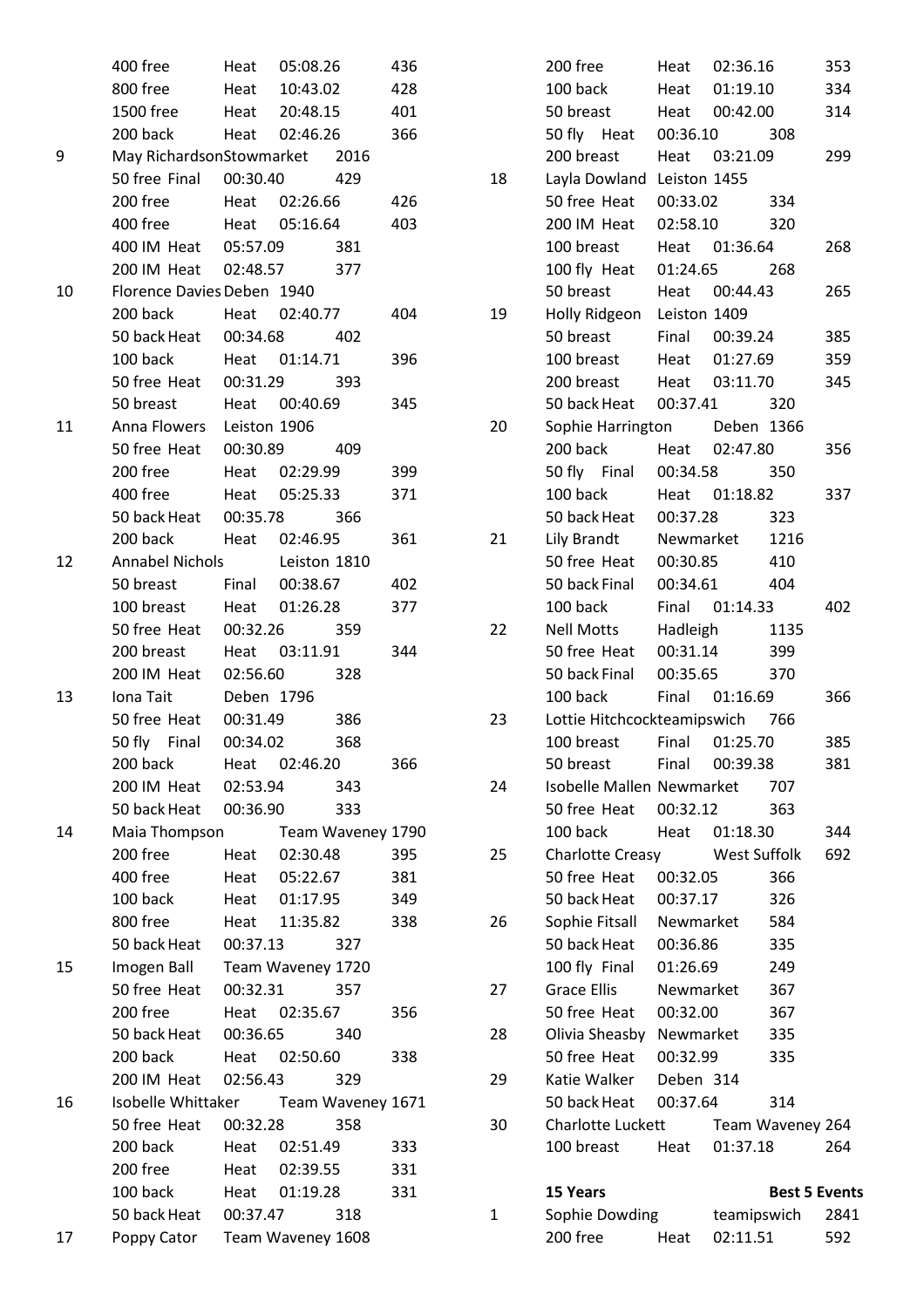|                | 800 free                 | Heat         | 09:43.82     |      | 572  |    | 50 free Final                    | 00:29.07     |               | 490  |     |
|----------------|--------------------------|--------------|--------------|------|------|----|----------------------------------|--------------|---------------|------|-----|
|                | 400 free                 | Heat         | 04:42.08     |      | 570  |    | 50 fly Heat                      | 00:31.46     |               | 465  |     |
|                | 100 free                 | Final        | 01:00.90     |      | 561  |    | 100 free                         | Heat         | 01:05.12      |      | 459 |
|                | 1500 free                | Heat         | 18:46.02     |      | 546  |    | 200 free                         | Heat         | 02:23.95      |      | 451 |
| $\overline{2}$ | <b>Charlotte Sanford</b> |              | St Felix Sch |      | 2699 |    | 100 IM Heat                      | 01:16.01     |               | 410  |     |
|                | 100 breast               | Heat         | 01:15.89     |      | 554  | 11 | Lilia Clarkson                   | St Felix Sch |               | 2237 |     |
|                | 200 breast               | Heat         | 02:44.98     |      | 542  |    | 100 back                         | Heat         | 01:10.55      |      | 470 |
|                | 200 IM Heat              | 02:29.69     |              | 539  |      |    | 50 back Final                    | 00:33.35     |               | 452  |     |
|                | 400 free                 | Heat         | 04:48.34     |      | 533  |    | 400 free                         | Heat         | 05:06.86      |      | 442 |
|                | 50 breast                | Final        | 00:35.26     |      | 531  |    | 200 back                         | Heat         | 02:36.37      |      | 440 |
| 3              | Amelie Crabb             | teamipswich  |              | 2611 |      |    | 50 free Heat                     | 00:30.29     |               | 433  |     |
|                | 200 free                 | Heat         | 02:15.11     |      | 546  | 12 | Emily Knight                     | Hadleigh     |               | 2235 |     |
|                | 100 free                 | Final        | 01:01.60     |      | 542  |    | 50 free Heat                     | 00:29.68     |               | 461  |     |
|                | 100 back                 | Final        | 01:08.40     |      | 516  |    | 200 free                         | Heat         | 02:22.96      |      | 460 |
|                | 400 free                 | Heat         | 04:51.89     |      | 514  |    | 100 back                         | Final        | 01:11.81      |      | 446 |
|                | 50 free Final            | 00:29.01     |              | 493  |      |    | 50 back Final                    | 00:33.56     |               | 443  |     |
| 4              | Ellen Duffield           | teamipswich  |              | 2608 |      |    | 200 back                         | Heat         | 02:38.11      |      | 425 |
|                | 50 breast                | Final        | 00:34.80     |      | 552  | 13 | Katie Stebbings Stowmarket       |              |               | 2213 |     |
|                | 100 breast               | Final        | 01:16.65     |      | 538  |    | 400 free                         | Heat         | 04:58.91      |      | 479 |
|                | 50 free Final            | 00:28.42     |              | 525  |      |    | 200 free                         | Heat         | 02:21.35      |      | 476 |
|                | 100 free                 | Heat         | 01:03.33     |      | 499  |    | 50 free Heat                     | 00:30.39     |               | 429  |     |
|                | 200 IM Heat              | 02:34.15     |              | 494  |      |    | 800 free                         | Heat         | 10:47.56      |      | 419 |
| 5              | Natalie Taylor           | St Felix Sch |              | 2596 |      |    | 1500 free                        | Heat         | 20:38.95      |      | 410 |
|                | 100 free                 | Final        | 01:01.19     |      | 553  | 14 | Gigi Gebhard                     | teamipswich  |               | 2204 |     |
|                | 200 free                 | Heat         | 02:15.86     |      | 537  |    | 100 breast                       | Heat         | 01:21.38      |      | 449 |
|                | 400 free                 | Heat         | 04:47.78     |      | 537  |    | 200 free                         | Heat         | 02:24.34      |      | 447 |
|                | 50 free Final            | 00:28.58     |              | 516  |      |    | 100 IM Heat                      | 01:14.22     |               | 441  |     |
|                | 800 free                 | Heat         | 10:30.89     |      | 453  |    | 50 breast                        | Final        | 00:37.61      |      | 437 |
| 6              | <b>Chloe Armstrong</b>   |              | teamipswich  |      | 2497 |    | 50 free Heat                     | 00:30.37     |               | 430  |     |
|                | 50 back Final            | 00:31.79     |              | 522  |      | 15 | <b>Florence Talbot Newmarket</b> |              |               | 2142 |     |
|                | 50 fly Final             | 00:30.47     |              | 512  |      |    | 400 free                         | Heat         | 05:05.26      |      | 449 |
|                | 50 free Final            | 00:28.89     |              | 499  |      |    | 200 free                         | Heat         | 02:24.84      |      | 443 |
|                | 100 back                 | Final        | 01:09.66     |      | 489  |    | 800 free                         | Heat         | 10:43.38      |      | 427 |
|                | 200 free                 | Heat         | 02:21.50     |      | 475  |    | 50 free Heat                     | 00:30.73     |               | 415  |     |
| $\overline{7}$ | Elizabeth Wright         |              | West Suffolk |      | 2345 |    | 1500 free                        | Heat         | 20:40.93      |      | 408 |
|                | 100 IM Heat              | 01:12.00     |              | 483  |      | 16 | Eloise Perry                     | West Suffolk |               | 2107 |     |
|                | 200 IM Heat              | 02:36.15     |              | 475  |      |    | 200 IM Heat                      | 02:40.95     |               | 434  |     |
|                | 100 breast               | Final        | 01:19.99     |      | 473  |    | 100 fly Final                    | 01:12.27     |               | 431  |     |
|                | 50 free Heat             | 00:29.47     |              | 471  |      |    | 100 IM Heat                      | 01:15.33     |               | 422  |     |
|                | 100 fly Heat             | 01:11.59     |              | 443  |      |    | 50 fly Final                     | 00:32.70     |               | 414  |     |
| 8              | Rebecca Brown Stowmarket |              |              | 2319 |      |    | 50 free Heat                     | 00:30.95     |               | 406  |     |
|                | 400 free                 | Heat         | 04:57.41     |      | 486  | 17 | Jersey Holmes Team Waveney 2097  |              |               |      |     |
|                | 200 free                 | Heat         | 02:22.70     |      | 463  |    | 200 free                         | Heat         | 02:24.53      |      | 446 |
|                | 800 free                 | Heat         | 10:27.18     |      | 461  |    | 50 free Heat                     | 00:30.41     |               | 428  |     |
|                | 50 free Heat             | 00:29.78     |              | 456  |      |    | 50 fly Final                     | 00:32.64     |               | 416  |     |
|                | 400 IM Heat              | 05:36.99     |              | 453  |      |    | 100 fly Final                    | 01:13.71     |               | 406  |     |
| 9              | Sophie Pennington        |              | teamipswich  |      | 2312 |    | 800 free                         | Heat         | 10:57.03      |      | 401 |
|                | 100 free                 | Final        | 01:03.11     |      | 504  | 18 | Megan Barker West Suffolk        |              |               | 2078 |     |
|                | 200 free                 | Heat         | 02:18.74     |      | 504  |    | 50 back Final                    | 00:33.71     |               | 437  |     |
|                | 50 free Final            | 00:29.12     |              | 488  |      |    | 200 free                         | Heat         | 02:26.63      |      | 427 |
|                | 200 back                 | Heat         | 02:40.14     |      | 409  |    | 100 IM Heat                      | 01:15.31     |               | 422  |     |
|                | 50 back Final            | 00:34.54     |              | 407  |      |    | 400 free                         |              | Heat 05:15.90 |      | 406 |
| 10             | Hannah McNicholas        |              | Deben 2275   |      |      |    | 50 fly Heat                      | 00:33.48     |               | 386  |     |
|                |                          |              |              |      |      |    |                                  |              |               |      |     |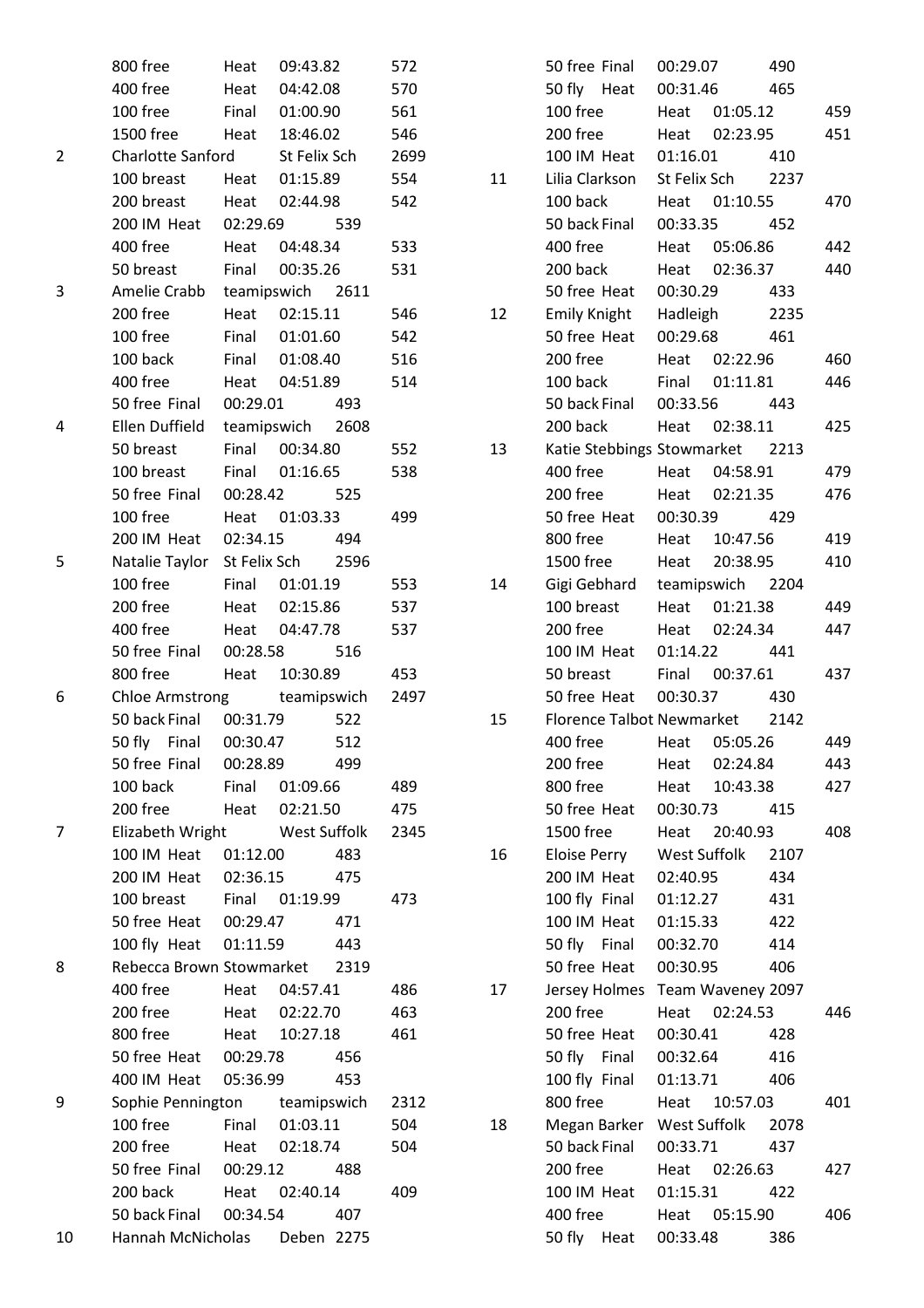| 19 | Francesca Freeman                       |                            | West Suffolk |      | 1957 |                |                            |                      |             |      |                      |  |
|----|-----------------------------------------|----------------------------|--------------|------|------|----------------|----------------------------|----------------------|-------------|------|----------------------|--|
|    | 200 back                                | Heat                       | 02:39.78     |      | 412  |                | 16 Years                   |                      |             |      | <b>Best 5 Events</b> |  |
|    | 100 back                                | Final                      | 01:13.77     |      | 411  | $\mathbf{1}$   | <b>Beth Young</b>          | teamipswich          |             | 3222 |                      |  |
|    | 50 back Final                           | 00:34.69                   |              | 401  |      |                | 100 breast                 | Final                | 01:10.35    |      | 696                  |  |
|    | 100 fly Heat                            | 01:16.14                   |              | 368  |      |                | 50 breast                  | Final                | 00:32.73    |      | 664                  |  |
|    | 50 fly Heat                             | 00:34.09                   |              | 365  |      |                | 200 breast                 | Heat                 | 02:34.49    |      | 660                  |  |
| 20 |                                         | Georgia Denham<br>Hadleigh |              |      | 1595 |                | 100 IM Heat                | 01:06.59             |             | 611  |                      |  |
|    | 50 breast                               | Final                      | 00:38.28     |      | 415  |                | 200 free                   | Heat                 | 02:11.56    |      | 591                  |  |
|    | 100 breast                              | Final                      | 01:23.86     |      | 411  | $\overline{2}$ | Matilda Bogle              | teamipswich          |             | 3189 |                      |  |
|    | 50 free Heat                            | 00:31.44                   |              | 387  |      |                | 200 back                   | Heat                 | 02:16.96    |      | 654                  |  |
|    | 200 breast                              | Heat                       | 03:05.41     |      | 382  |                | 400 free                   | Heat                 | 04:29.68    |      | 652                  |  |
| 21 | Phoebe Harpur-Davies West Suffolk       |                            |              |      | 1543 |                | 400 IM Heat                | 05:02.15             |             | 629  |                      |  |
|    | 50 free Heat                            | 00:30.24<br>435            |              |      |      |                | 100 free                   | Heat                 | 00:58.67    |      | 628                  |  |
|    | 100 fly Heat                            | 01:14.48                   |              | 394  |      |                | 100 back                   | Heat                 | 01:04.15    |      | 626                  |  |
|    | 200 IM Heat                             | 02:49.55                   |              | 371  |      | 3              | Karys-Rose Bunn            | teamipswich          |             |      | 3114                 |  |
|    | 200 fly Heat                            | 343<br>02:50.81            |              |      |      |                | 200 free                   | Heat                 | 02:05.78    |      | 676                  |  |
| 22 | Gracie Brinkley West Suffolk            |                            |              | 1511 |      |                | 400 free                   | Heat                 | 04:28.71    |      | 659                  |  |
|    | 400 IM Heat                             | 05:53.39                   | 393          |      |      |                | 100 free                   | Heat                 | 00:58.70    |      | 627                  |  |
|    | 100 fly Final                           | 01:14.72                   |              | 390  |      |                | 50 free Heat               | 00:27.19             |             | 599  |                      |  |
|    | 200 fly Heat                            | 02:46.82                   |              | 368  |      |                | 100 back                   | Heat                 | 01:06.84    |      | 553                  |  |
|    | 800 free                                | Heat                       | 11:21.20     |      | 360  | 4              | <b>Connie Davies</b>       | Deben 2779           |             |      |                      |  |
| 23 | Beatrice Sepanski                       |                            | West Suffolk |      | 1470 |                | 200 free                   | Heat                 | 02:12.41    |      | 580                  |  |
|    | 50 breast                               | Final                      | 00:38.76     |      | 400  |                | 100 free                   | Heat                 | 01:00.80    |      | 564                  |  |
|    | 50 back Heat                            | 00:35.71                   |              | 368  |      |                | 50 free Final              | 00:27.95             |             | 552  |                      |  |
|    | 100 back                                | Heat                       | 01:17.73     |      | 352  |                | 400 free                   | Heat                 | 04:46.85    |      | 542                  |  |
|    | 100 breast                              | Final                      | 01:28.44     |      | 350  |                | 100 back                   | Final                | 01:07.34    |      | 541                  |  |
| 24 | Emma Arnold                             | Hadleigh                   |              | 1380 |      | 5              | <b>Romilly Marks</b>       | Newmarket            |             | 2675 |                      |  |
|    | 50 breast                               | Heat                       | 00:39.71     |      | 372  |                | 400 free                   | Heat                 | 04:40.01    |      | 583                  |  |
|    | 50 free Heat                            | 00:32.35<br>356            |              |      |      |                | 100 free                   | Heat                 | 01:02.01    |      | 532                  |  |
|    | 100 breast                              | Heat                       | 01:29.20     |      | 341  |                | 800 free                   | Heat                 | 09:59.15    |      | 529                  |  |
|    | 200 breast                              | Heat<br>03:18.45           |              | 311  |      | 200 free       | 02:17.33<br>Heat           |                      |             | 519  |                      |  |
| 25 | Eloise Manton West Suffolk              |                            |              | 1312 |      |                | 400 IM Heat                | 05:23.52             |             | 512  |                      |  |
|    | 200 breast                              | Heat                       | 03:12.81     |      | 339  | 6              | Isabelle Barber Stowmarket |                      |             | 2588 |                      |  |
|    | 800 free                                | Heat                       | 11:41.93     |      | 329  |                | 200 free                   | Heat                 | 02:14.23    |      | 556                  |  |
|    | 100 breast                              | Heat                       | 01:30.80     |      | 323  |                | 400 free                   | Heat                 | 04:47.09    |      | 540                  |  |
|    | 50 breast                               | Heat                       | 00:41.71     |      | 321  |                | 100 free                   | Heat                 | 01:02.10    |      | 529                  |  |
| 26 | Hadleigh<br>Annette Molyneaux           |                            |              | 1193 |      | 800 free       | Heat                       | 10:15.66             |             | 488  |                      |  |
|    | 50 free Heat<br>00:30.25<br>435         |                            |              |      |      | 50 free Heat   | 00:29.37                   |                      | 475         |      |                      |  |
|    | 200 free                                | Heat                       | 02:29.50     |      | 403  | $\overline{7}$ | Ellie Burwood              | St Felix Sch         |             | 2522 |                      |  |
|    | 50 back Heat                            | 00:36.13                   |              | 355  |      |                | 50 free Heat               | 00:28.53             |             | 519  |                      |  |
| 27 | Katy Gilbrook                           | West Suffolk               |              | 1120 |      |                | 100 IM Heat                | 01:10.29             |             | 519  |                      |  |
|    | 50 free Heat                            | 00:31.47                   |              | 386  |      |                | 100 free                   | Final                | 01:03.28    |      | 500                  |  |
|    | 50 back Heat                            | 00:35.45                   |              | 376  |      |                | 50 breast                  | Final                | 00:36.14    |      | 493                  |  |
|    | 200 IM Heat                             | 02:51.56<br>358            |              |      |      | 200 free       | Heat<br>02:19.97           |                      |             | 491  |                      |  |
| 28 | Georgie Langford                        |                            | Leiston 666  |      |      | 8              | Laura Alexander-High       |                      | teamipswich |      | 2520                 |  |
|    | 50 free Heat                            | 00:32.14<br>363            |              |      |      | 100 breast     | Final                      | 01:17.30             |             | 525  |                      |  |
|    | 50 breast<br>Heat<br>00:42.52           |                            |              | 303  |      | 50 breast      | Final                      | 00:35.51             |             | 520  |                      |  |
| 29 | Katie Bavey                             | Newmarket                  |              | 441  |      |                | 400 free                   | Heat                 | 04:53.09    |      | 508                  |  |
|    | 50 free Heat                            | 00:30.12<br>441            |              |      |      |                | 200 IM Heat                | 02:34.93             |             | 486  |                      |  |
| 30 | Evie Kinnett                            | Newmarket                  |              | 416  |      |                | 200 breast                 | Heat                 | 02:51.69    |      | 481                  |  |
|    | 50 free Heat<br>00:30.71<br>416         |                            |              |      |      | 9              | Elijah Britton             | St Felix Sch<br>2453 |             |      |                      |  |
| 31 | Harriet Glennerster<br>Team Waveney 251 |                            |              |      |      |                | 400 free                   | Heat                 | 04:48.38    |      | 533                  |  |
|    | 200 fly Heat                            | 03:09.43                   |              | 251  |      |                | 100 free                   | Heat                 | 01:03.04    |      | 506                  |  |
|    |                                         |                            |              |      |      |                |                            |                      |             |      |                      |  |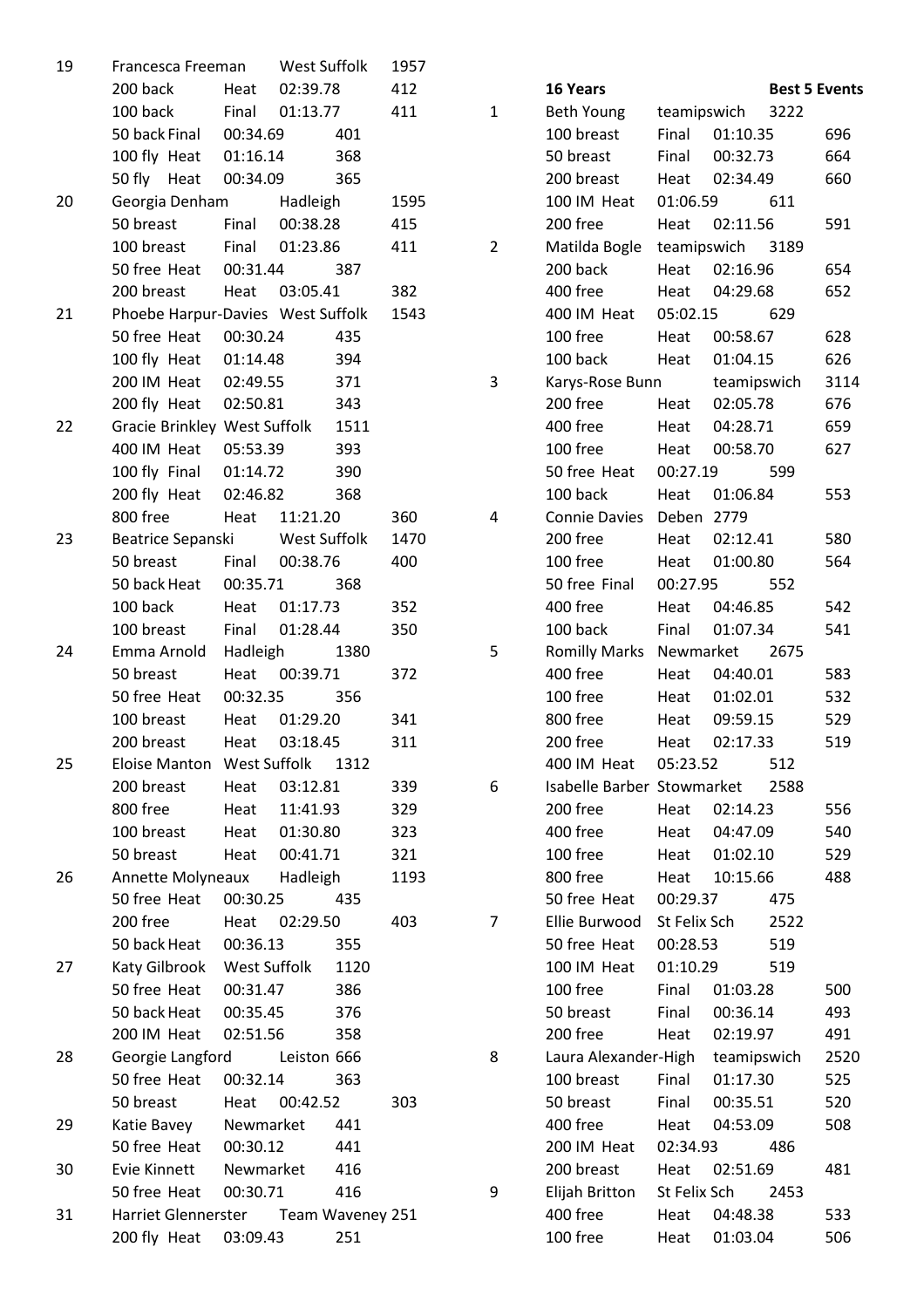|    | 200 free                       | Heat        | 02:19.82          |                      | 492 |  |
|----|--------------------------------|-------------|-------------------|----------------------|-----|--|
|    | 50 breast                      |             | Heat 00:36.76     |                      | 468 |  |
|    | 800 free                       |             | Heat 10:30.32     |                      | 454 |  |
| 10 | Elsie Pooley West Suffolk 2323 |             |                   |                      |     |  |
|    | 400 free                       | Heat        | 04:55.87          |                      | 494 |  |
|    | 200 free                       |             | Heat 02:19.91     |                      | 491 |  |
|    | 50 back Heat                   | 00:33.35    |                   | 452                  |     |  |
|    | 50 free Heat 00:29.96          |             |                   | 448                  |     |  |
|    | 200 back                       |             | Heat 02:36.55     |                      | 438 |  |
| 11 | Kiera Turner                   |             | Team Waveney 2070 |                      |     |  |
|    | 400 free                       |             | Heat 05:02.31     |                      | 463 |  |
|    | 200 free                       |             | Heat 02:26.75     |                      | 426 |  |
|    | 50 free Heat 00:30.98          |             |                   | - 405                |     |  |
|    | 200 IM Heat 02:46.36           |             |                   | 393                  |     |  |
|    | 800 free                       |             | Heat 11:07.32     |                      | 383 |  |
| 12 | Ellie Catchpole Leiston 1762   |             |                   |                      |     |  |
|    | 50 free Final 00:29.03         |             |                   | 492                  |     |  |
|    | 50 breast                      |             | Final 00:37.08    |                      | 456 |  |
|    | 100 breast                     |             | Heat 01:23.56     |                      | 415 |  |
|    | 200 breast                     |             | Heat 03:02.78     |                      | 399 |  |
| 13 | Madeline PawleLeiston 1734     |             |                   |                      |     |  |
|    | 100 breast                     |             | Final 01:21.41    |                      | 449 |  |
|    | 50 breast                      |             | Final 00:37.39    |                      | 445 |  |
|    | 200 breast                     |             | Heat 02:57.52     |                      | 435 |  |
|    | 50 free Heat 00:30.99          |             |                   | 405                  |     |  |
| 14 | Beatrice Gibbs Newmarket       |             |                   | 1542                 |     |  |
|    | 50 free Heat                   | 00:30.07    |                   | 443                  |     |  |
|    | 200 IM Heat                    | 02:47.20    |                   | 387                  |     |  |
|    | 50 back Heat                   | 00:35.60    |                   | 371                  |     |  |
|    | 100 fly Heat 01:18.15          |             |                   | 341                  |     |  |
| 15 | Grace Mann                     |             | Team Waveney 1206 |                      |     |  |
|    | 50 back Heat                   | 00:34.52    |                   | 407                  |     |  |
|    | 200 back                       |             | Heat 02:41.41     |                      | 400 |  |
|    | 100 back                       | Heat        | 01:14.50          |                      | 399 |  |
| 16 | Phoebe Mallen Newmarket        |             |                   | 726                  |     |  |
|    | 50 free Heat                   | 00:30.94    |                   | 407                  |     |  |
|    | 50 breast                      |             | Heat 00:41.77     |                      | 319 |  |
| 17 | Emma Quinton Deben 428         |             |                   |                      |     |  |
|    | 50 free Heat                   | 00:30.42    |                   | 428                  |     |  |
| 18 | Maya Osborne Hadleigh          |             |                   | 422                  |     |  |
|    | 50 free Heat                   | 00:30.57    |                   | 422                  |     |  |
| 19 | Darcy Clarke Stowmarket        |             |                   | 385                  |     |  |
|    | 50 free Heat 00:31.50          |             |                   | 385                  |     |  |
| 20 | Chloe Veal                     | teamipswich |                   | 321                  |     |  |
|    | 100 fly Heat                   | 01:19.72    |                   | 321                  |     |  |
|    |                                |             |                   |                      |     |  |
|    | 17 Years & Over                |             |                   | <b>Best 5 Events</b> |     |  |
| 1  | Natalie Sanford St Felix Sch   |             |                   | 3099                 |     |  |
|    | 200 IM Heat                    | 02:21.52    |                   | 638                  |     |  |
|    | 200 free                       | Heat        | 02:08.52          |                      | 634 |  |
|    | 200 breast                     | Heat        | 02:38.27          |                      | 614 |  |
|    | 50 fly Heat                    | 00:28.75    |                   | 609                  |     |  |
|    | 100 IM Heat 01:06.82           |             |                   | 604                  |     |  |

| 2  | Charlotte WhiteWest Suffolk        | 3088       |                |      |      |  |  |  |  |
|----|------------------------------------|------------|----------------|------|------|--|--|--|--|
|    | 100 fly Final 01:03.63             |            |                | 632  |      |  |  |  |  |
|    | 100 IM Heat 01:05.91               |            |                | 630  |      |  |  |  |  |
|    | 200 IM Heat 02:22.17               |            |                | 629  |      |  |  |  |  |
|    | 100 breast Heat 01:13.96           |            |                |      | 599  |  |  |  |  |
|    | 200 fly Heat 02:21.97 598          |            |                |      |      |  |  |  |  |
| 3  | Madelyn Latimer-Hicks St Felix Sch |            |                |      | 2985 |  |  |  |  |
|    | 400 free                           |            | Heat 04:30.19  |      | 648  |  |  |  |  |
|    | 200 free                           |            | Heat 02:10.82  |      | 601  |  |  |  |  |
|    | 800 free                           |            | Heat 09:38.21  |      | 589  |  |  |  |  |
|    | 100 free                           |            | Final 01:00.41 |      | 575  |  |  |  |  |
|    | 400 IM Heat 05:11.83               |            |                | 572  |      |  |  |  |  |
| 4  | Cerys Williams West Suffolk 2776   |            |                |      |      |  |  |  |  |
|    | 200 free                           |            | Heat 02:13.40  |      | 567  |  |  |  |  |
|    | 100 free                           |            | Final 01:00.89 |      | 562  |  |  |  |  |
|    | 100 fly Final 01:06.30 558         |            |                |      |      |  |  |  |  |
|    | 100 IM Heat 01:09.00               |            |                | 549  |      |  |  |  |  |
|    | 200 IM Heat                        | 02:29.60   |                | 540  |      |  |  |  |  |
| 4  | Abigail Crawley teamipswich 2776   |            |                |      |      |  |  |  |  |
|    | 100 free                           |            | Final 00:59.91 |      | 590  |  |  |  |  |
|    | 200 free                           |            | Heat 02:12.92  |      | 573  |  |  |  |  |
|    | 50 free Final                      |            | 00:27.63 571   |      |      |  |  |  |  |
|    | 100 back                           |            | Heat 01:07.56  |      | 536  |  |  |  |  |
|    | 50 back Final                      |            | 00:32.11 506   |      |      |  |  |  |  |
| 6  | Rosie Brooks St Felix Sch 2740     |            |                |      |      |  |  |  |  |
|    | 200 free                           |            | Heat 02:11.94  |      | 586  |  |  |  |  |
|    | 100 free                           |            | Heat 01:00.49  |      | 573  |  |  |  |  |
|    | 50 free Heat                       |            | 00:28.06       | 545  |      |  |  |  |  |
|    | 400 free                           |            | Heat 04:46.36  |      | 545  |  |  |  |  |
|    | 50 fly Heat 00:30.90 491           |            |                |      |      |  |  |  |  |
| 7  | Holly Driver St Felix Sch          |            |                | 2687 |      |  |  |  |  |
|    | 400 free                           | Heat       | 04:38.38       |      | 593  |  |  |  |  |
|    | 200 free                           |            | Heat 02:13.78  |      | 562  |  |  |  |  |
|    | 100 free                           |            | Final 01:02.07 |      | 530  |  |  |  |  |
|    | 800 free                           |            | Heat 10:07.71  |      | 507  |  |  |  |  |
|    | 200 back                           |            | Heat 02:30.33  |      | 495  |  |  |  |  |
| 8  | Helena Hall                        | Deben 2661 |                |      |      |  |  |  |  |
|    | 50 fly Final 00:29.86              |            |                | 544  |      |  |  |  |  |
|    | 50 free Final 00:28.25             |            |                | 534  |      |  |  |  |  |
|    | 100 free                           | Final      | 01:01.90       |      | 534  |  |  |  |  |
|    | 200 free                           |            | Heat 02:16.38  |      | 530  |  |  |  |  |
|    | 100 fly Heat 01:07.95              |            |                | 519  |      |  |  |  |  |
| 9  | Freya Harwood St Felix Sch 2535    |            |                |      |      |  |  |  |  |
|    | 100 free                           |            | Final 01:01.07 |      | 557  |  |  |  |  |
|    | 100 fly Final                      | 01:08.69   |                | 502  |      |  |  |  |  |
|    | 200 IM Heat 02:33.54               |            |                | 499  |      |  |  |  |  |
|    | 50 free Heat 00:28.95              |            |                | 496  |      |  |  |  |  |
|    | 100 IM Heat 01:12.10               |            |                | 481  |      |  |  |  |  |
| 10 | Caitlin McNicholas Deben 2447      |            |                |      |      |  |  |  |  |
|    | 50 breast                          |            | Heat 00:35.96  |      | 500  |  |  |  |  |
|    | 100 breast                         |            | Heat 01:18.61  |      | 499  |  |  |  |  |
|    | 50 free Heat 00:29.06              |            |                | 491  |      |  |  |  |  |
|    | 100 IM Heat                        | 01:12.11   |                | 481  |      |  |  |  |  |